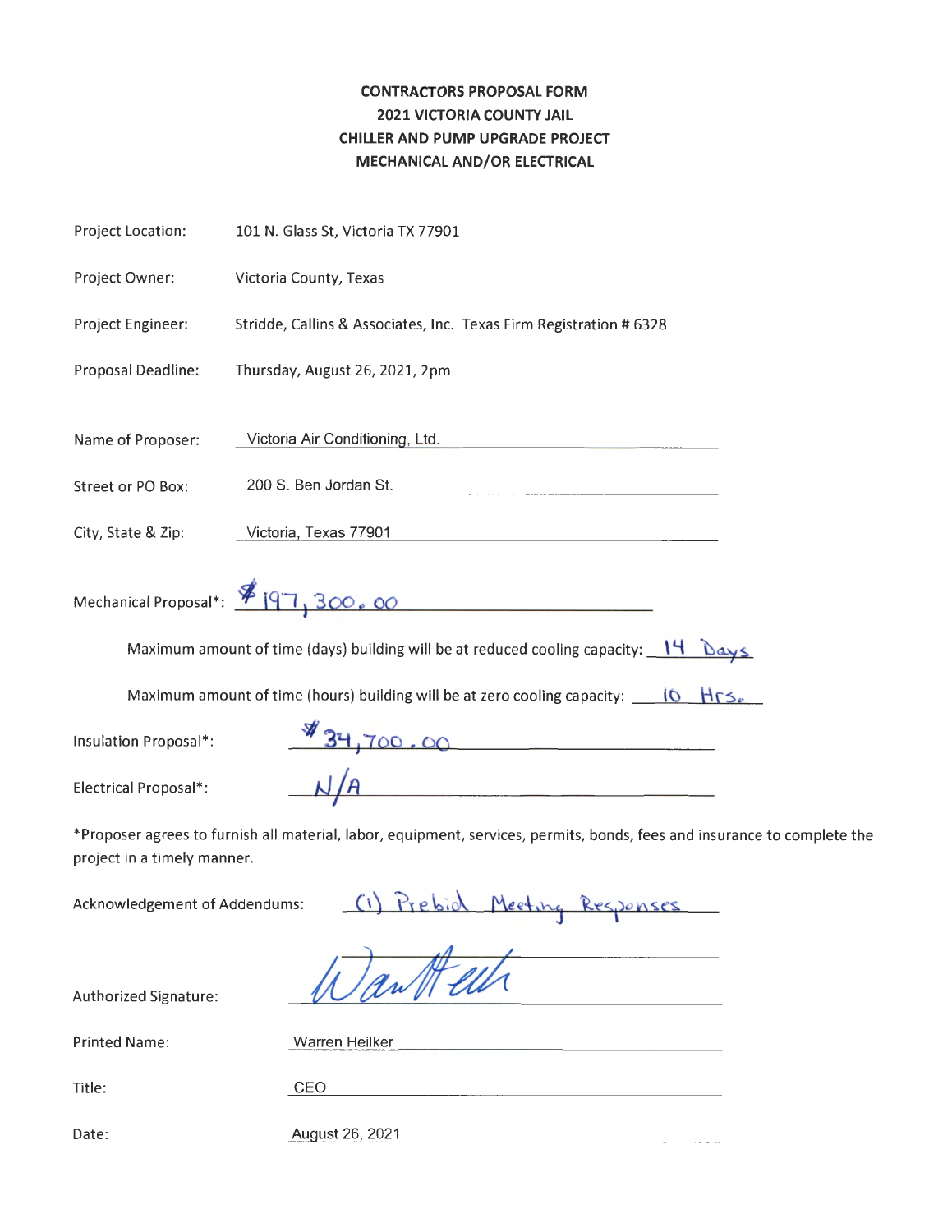| <b>CONFLICT OF INTEREST QUESTIONNAIRE</b><br>For vendor doing business with local governmental entity                                                                                                                                                                                                                                                                                                                                                                                                                             | <b>FORM CIQ</b> |
|-----------------------------------------------------------------------------------------------------------------------------------------------------------------------------------------------------------------------------------------------------------------------------------------------------------------------------------------------------------------------------------------------------------------------------------------------------------------------------------------------------------------------------------|-----------------|
| This questionnaire reflects changes made to the law by H.B. 23, 84th Leg., Regular Session.                                                                                                                                                                                                                                                                                                                                                                                                                                       | OFFICE USE ONLY |
| This questionnaire is being filed in accordance with Chapter 176, Local Government Code, by a vendor who<br>has a business relationship as defined by Section 176.001(1-a) with a local governmental entity and the<br>vendor meets requirements under Section 176.006(a).                                                                                                                                                                                                                                                        | Date Received   |
| By law this questionnaire must be filed with the records administrator of the local governmental entity not later<br>than the 7th business day after the date the vendor becomes aware of facts that require the statement to be<br>filed. See Section 176.006(a-1), Local Government Code.                                                                                                                                                                                                                                       |                 |
| A vendor commits an offense if the vendor knowingly violates Section 176.006, Local Government Code. An<br>offense under this section is a misdemeanor.                                                                                                                                                                                                                                                                                                                                                                           |                 |
| Name of vendor who has a business relationship with local governmental entity.<br>N/A                                                                                                                                                                                                                                                                                                                                                                                                                                             |                 |
| Check this box if you are filing an update to a previously filed questionnaire. (The law requires that you file an updated<br>completed questionnaire with the appropriate filing authority not later than the 7th business day after the date on which<br>you became aware that the originally filed questionnaire was incomplete or inaccurate.)                                                                                                                                                                                |                 |
| 3<br>Name of local government officer about whom the information is being disclosed.                                                                                                                                                                                                                                                                                                                                                                                                                                              |                 |
| Name of Officer                                                                                                                                                                                                                                                                                                                                                                                                                                                                                                                   |                 |
| A. Is the local government officer or a family member of the officer receiving or likely to receive taxable income,<br>other than investment income, from the vendor?<br>No<br>Yes<br>B. Is the vendor receiving or likely to receive taxable income, other than investment income, from or at the direction<br>of the local government officer or a family member of the officer AND the taxable income is not received from the<br>local governmental entity?<br>No<br>Yes                                                      |                 |
| 5<br>Describe each employment or business relationship that the vendor named in Section 1 maintains with a corporation or<br>other business entity with respect to which the local government officer serves as an officer or director, or holds an<br>ownership interest of one percent or more.<br>6<br>Check this box if the vendor has given the local government officer or a family member of the officer one or more gifts<br>as described in Section 176.003(a)(2)(B), excluding gifts described in Section 176.003(a-1). |                 |
|                                                                                                                                                                                                                                                                                                                                                                                                                                                                                                                                   |                 |

 $\sim$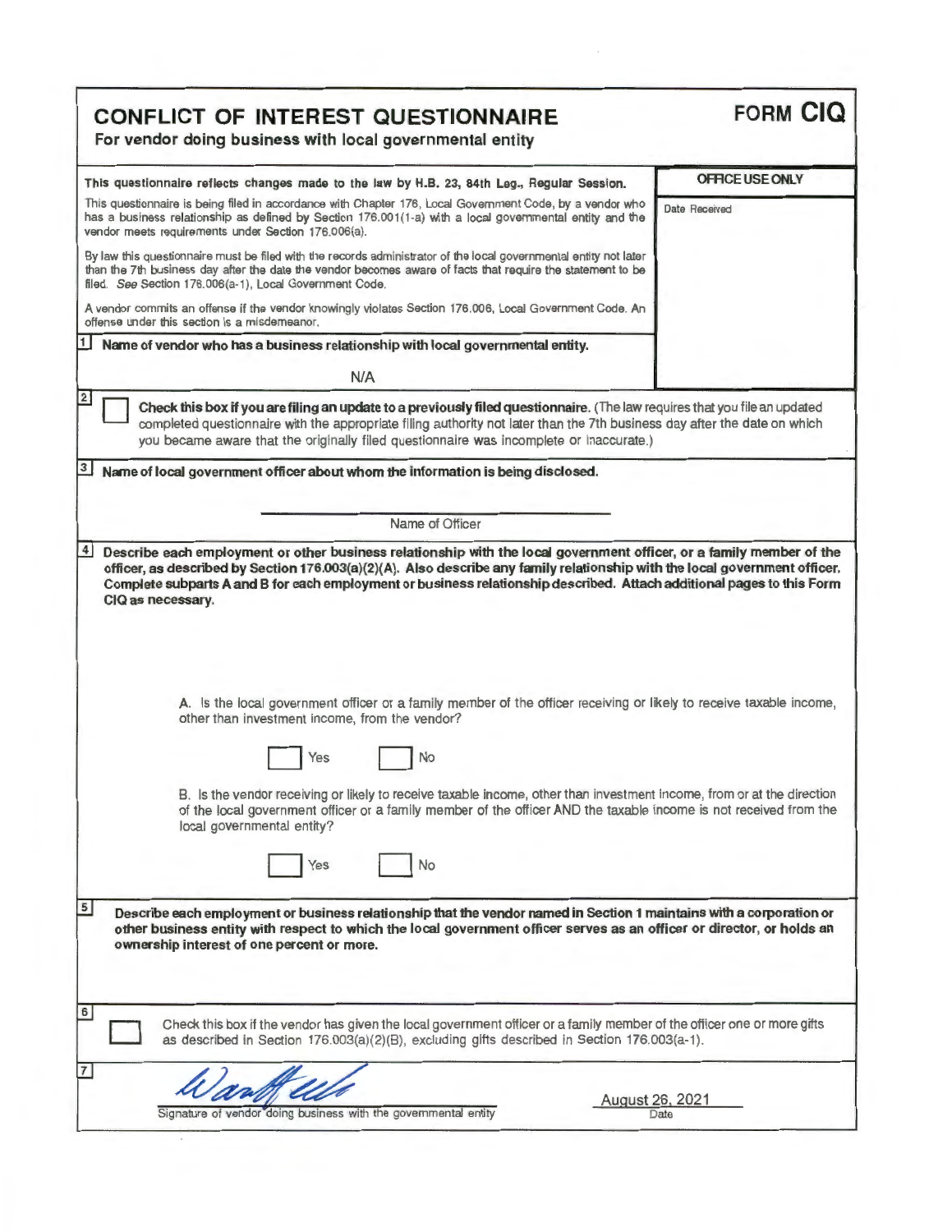#### **RESIDENCE CERTIFICATION**

Pursuant to Texas Government Code §2252.001 et seq., as amended, Victoria County requests Residence Certification. §2252.001 et seq. of the Government Code provides some restrictions on the awarding of governmental contract; pertinent provisions of §2252.001 are stated below:

"Nonresident bidder" refers to a person who is not a resident

"Resident bidder" refers to a person whose principal place of business is in this state, including a contractor whose ultimate parent company or majority owner has its principal place of business in this state.

| I certify that Victoria Air Conditioning, Ltd.         | is a Resident Bidder of Texas as |
|--------------------------------------------------------|----------------------------------|
| (Company Name)<br>defined in Government Code §2252.001 |                                  |

I certify that \_\_\_\_\_\_\_\_\_\_\_\_\_\_\_\_\_\_ is a Nonresident Bidder of Texas (Company Name) as defined in Government Code §2252.001 and our principal place of business is

(City and State)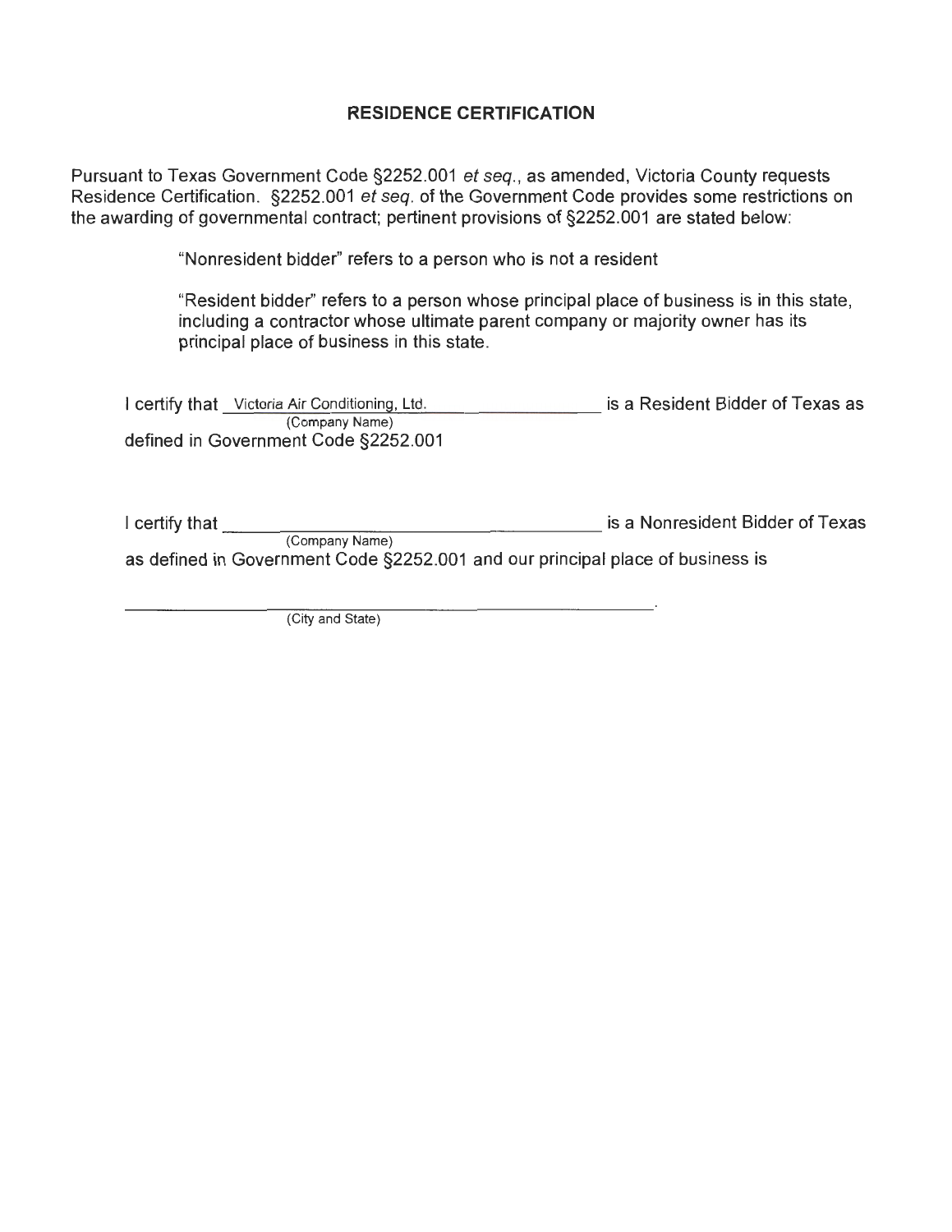#### **RESPONDENT'S COMPLIANCE CERTIFICATION**

### THIS SECTION MUST BE COMPLETED, SIGNED, AND RETURNED WITH RESPONDENT'S PROPOSAL. FAILURE TO SIGN AND RETURN THIS SECTION MAY RESULT IN THE REJECTION OF YOUR PROPOSAL.

- 1 By signature hereon, Respondent offers and agrees to furnish all services as described in this RFP at the prices quoted and comply with all terms, conditions, and requirements set forth in the RFP documents and contained herein.
- 2 By signature hereon, Respondent affirms that it has not given, nor intends to give at any time hereafter, any economic opportunity, future employment, gift, loan, gratuity, special discount, trip, favor or service to a public servant in connection with the submitted Proposal. Failure to sign hereon, or signing a false statement, may void the proposal or any resulting contracts at Victoria County's option, and the Respondent may be removed from all future proposal lists.
- 3 By signature hereon, a corporate Respondent certifies that it is not currently delinquent in the payment of any Franchise Taxes due under Chapter 171, Texas Tax Code, or that the corporation is exempt from the payment of such taxes, or that the corporation is an out-of-state corporation that is not subject to the Texas Franchise Tax, whichever is applicable. A false certification shall be deemed a material breach of contract and, at Victoria County's option, may result in cancellation of any resulting contract.
- 4 By signature hereon, the Respondent hereby certifies that neither the Respondent nor the firm, corporation, partnership or institution represented by the Respondent, or anyone acting for such firm, corporation, or institution has violated the antitrust laws of this state, codified in Section 15.01, et. seq., Texas Business and Commerce Code, or the Federal anti-trust laws, nor communicated directly or indirectly the proposal made to any competitor or any other person engaged in such line of business.
- 5 By signature hereon, Respondent certifies that all statements and information prepared and submitted in response to this RFP are current, complete and accurate.
- 6 By signature hereon, Respondent certifies that the individual signing this document and the documents made part of the RFP is authorized to sign such documents on behalf of the company and to bind the company under any contract which may result from the submission of this proposal.
- 7 By signature hereon, Respondent certifies as follows :

"Under Section 231.006, Texas Family Code, the vendor or applicant certifies that the individual or business entity named in this contract, is not ineligible to receive payment and acknowledges that this contract may be terminated, and payment may be withheld if this certification is inaccurate."

"Under Section 2155.004, Texas Government Code, the vendor or applicant certifies that the individual or business entity named in this bid or contract is not ineligible to receive the specified contract and acknowledges that this contract may be terminated, and payment withheld if this certification is inaccurate."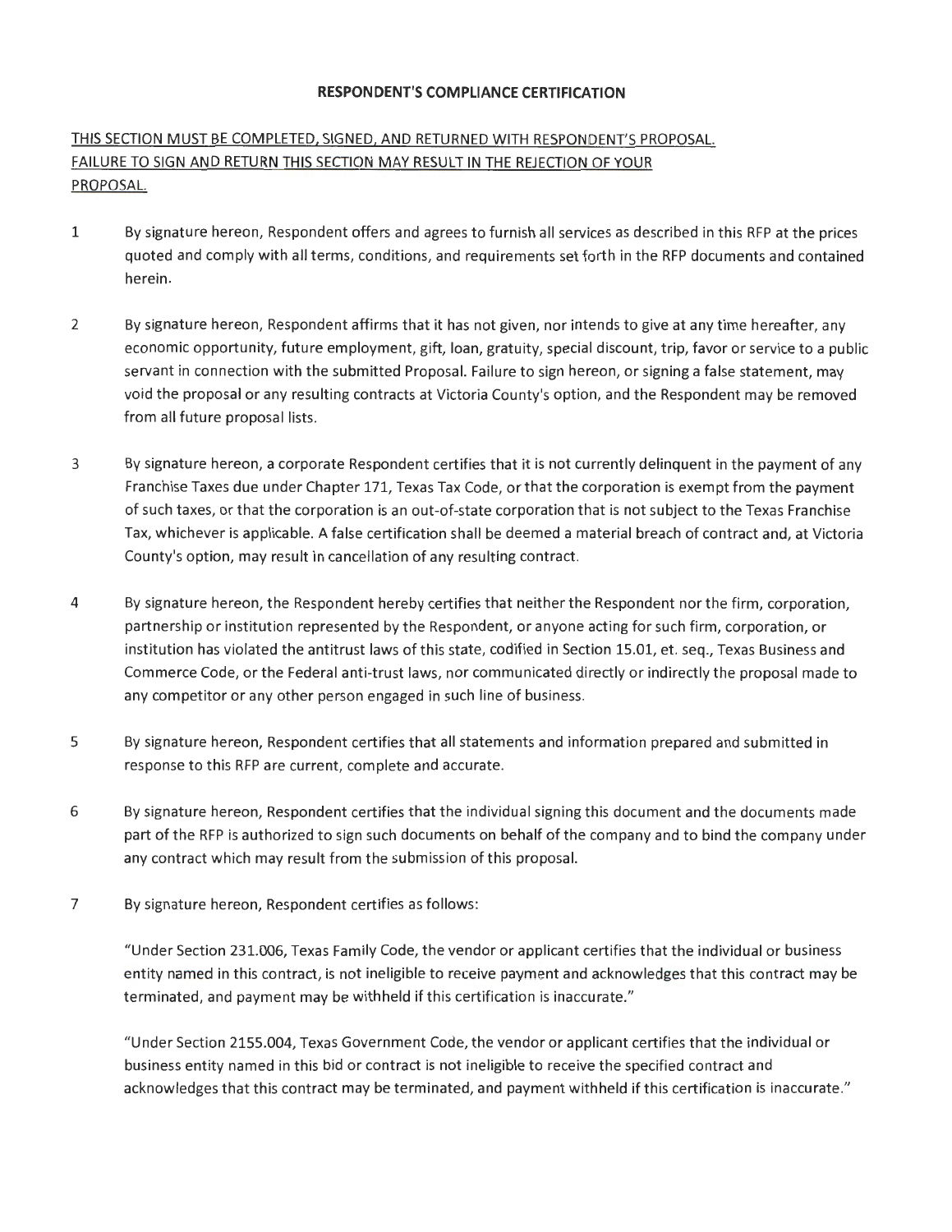"Under Section 2254.004, Texas Government Code, the vendor or applicant certifies that each individual or business entity proposed by Respondent as a member of its team that will engage in the practice of engineering or architecture was selected based on demonstrated competence and qualifications only."

- 9 By signature hereon, Respondent certifies that no relationship, whether as a relative, business associate, by capital funding agreement or by any other such kinship exists between Respondent and an employee of Victoria County, or Respondent has not been an employee of Victoria County within the immediate twelve (12) months prior to the RFP response. All such disclosures will be subject to administrative review and approval prior Victoria County entering into any contract with Respondent.
- 10 By signature hereon, Respondent affirms that no compensation has been received for participation in the preparation ofthe specifications for this RFP. (Ref. Section 3.102, Article 60lb, V.T.C.S.)
- 11 Respondent represents and warrants that all services to be provided in response to this RFP will meet or exceed the safety standards established and promulgated under the Federal Occupational Safety and Health law (Public Law 91-596) and its regulations in effect as of the date of this solicitation.
- 12 By signature hereon, Respondent signifies its compliance with all federal laws and regulations pertaining to Equal Employment Opportunities and Affirmative Action.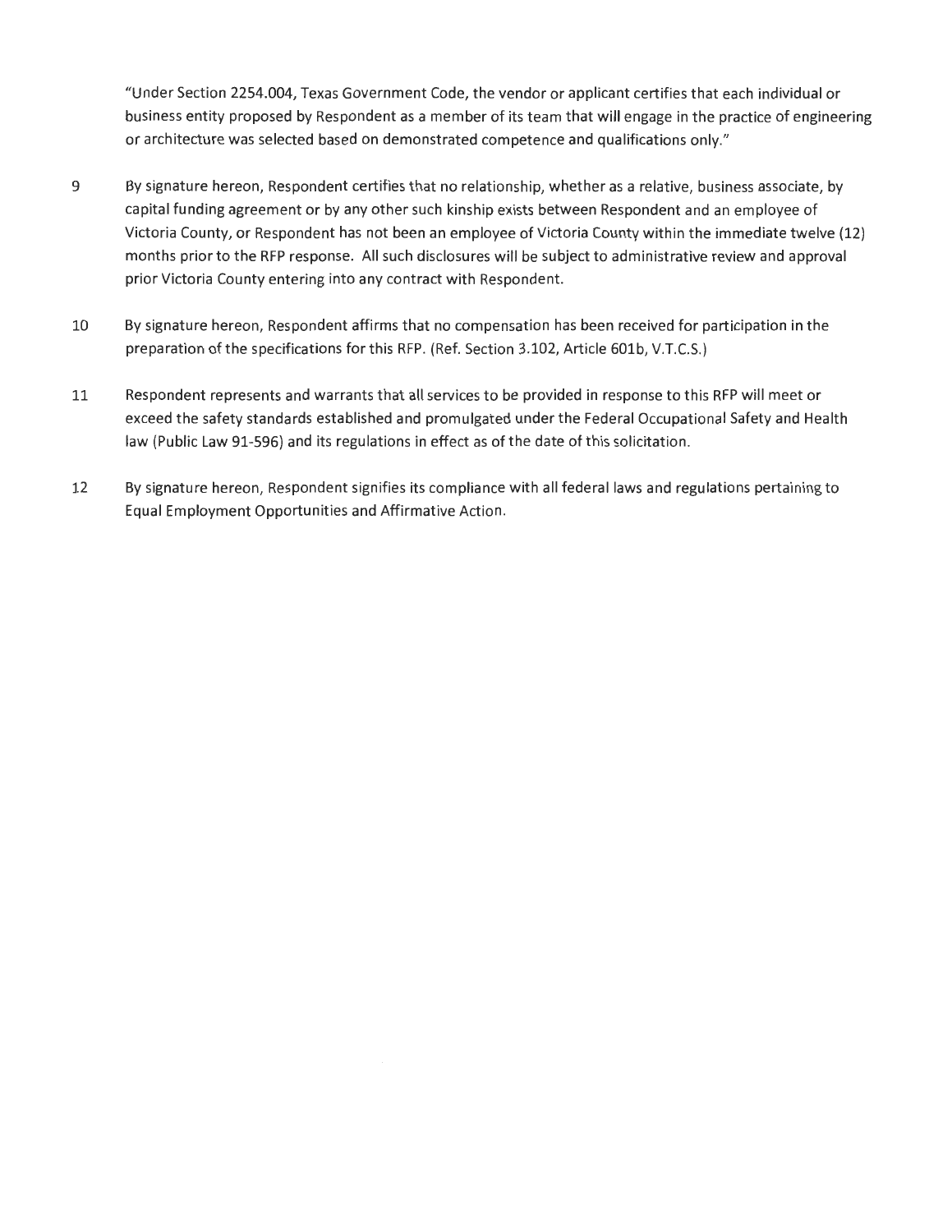| <b>Compliance Certification Signature:</b> |                                                                                                                                                                                                                                                         |
|--------------------------------------------|---------------------------------------------------------------------------------------------------------------------------------------------------------------------------------------------------------------------------------------------------------|
| Submitted By: Company Name                 | Victoria Air Conditioning, Ltd.                                                                                                                                                                                                                         |
| <b>Authorized Signature</b>                | ant                                                                                                                                                                                                                                                     |
| <b>Printed Name/Title</b>                  | Warren Heilker, CEO                                                                                                                                                                                                                                     |
| Date                                       | August 26, 2021<br><u> La Carlo Carlo Carlo Carlo Carlo Ca</u>                                                                                                                                                                                          |
| Email                                      | warrenheilker@victoriaair.com                                                                                                                                                                                                                           |
| STATE OF TEXAS VIN No: - or- FEI No:       | 74-280-7223<br>the company of the company of the company of the company of the company of the company of the company of the company of the company of the company of the company of the company of the company of the company of the company            |
| If Sole Owner:                             | and the company of the second company of the problem of the company of the company of the company of the company                                                                                                                                        |
| SS No:                                     |                                                                                                                                                                                                                                                         |
| If a Corporation:                          |                                                                                                                                                                                                                                                         |
| State of Incorporation:                    | and the control of the control of the control of the control of the control of the control of the control of the                                                                                                                                        |
| <b>Charter No:</b>                         |                                                                                                                                                                                                                                                         |
| <b>Street Address</b>                      | 200 S. Ben Jordan St., Victoria, TX 77901                                                                                                                                                                                                               |
| <b>Mailing Address</b>                     | 200 S. Ben Jordan St.                                                                                                                                                                                                                                   |
| City, State, Zip Code                      | Victoria, Texas 77901<br>and the control of the control of the control of the control of the control of the control of the control of the control of the control of the control of the control of the control of the control of the control of the cont |
| <b>Telephone Number</b>                    | 361-578-5241                                                                                                                                                                                                                                            |
| <b>Facsimile Number</b>                    | 361-576-0811                                                                                                                                                                                                                                            |